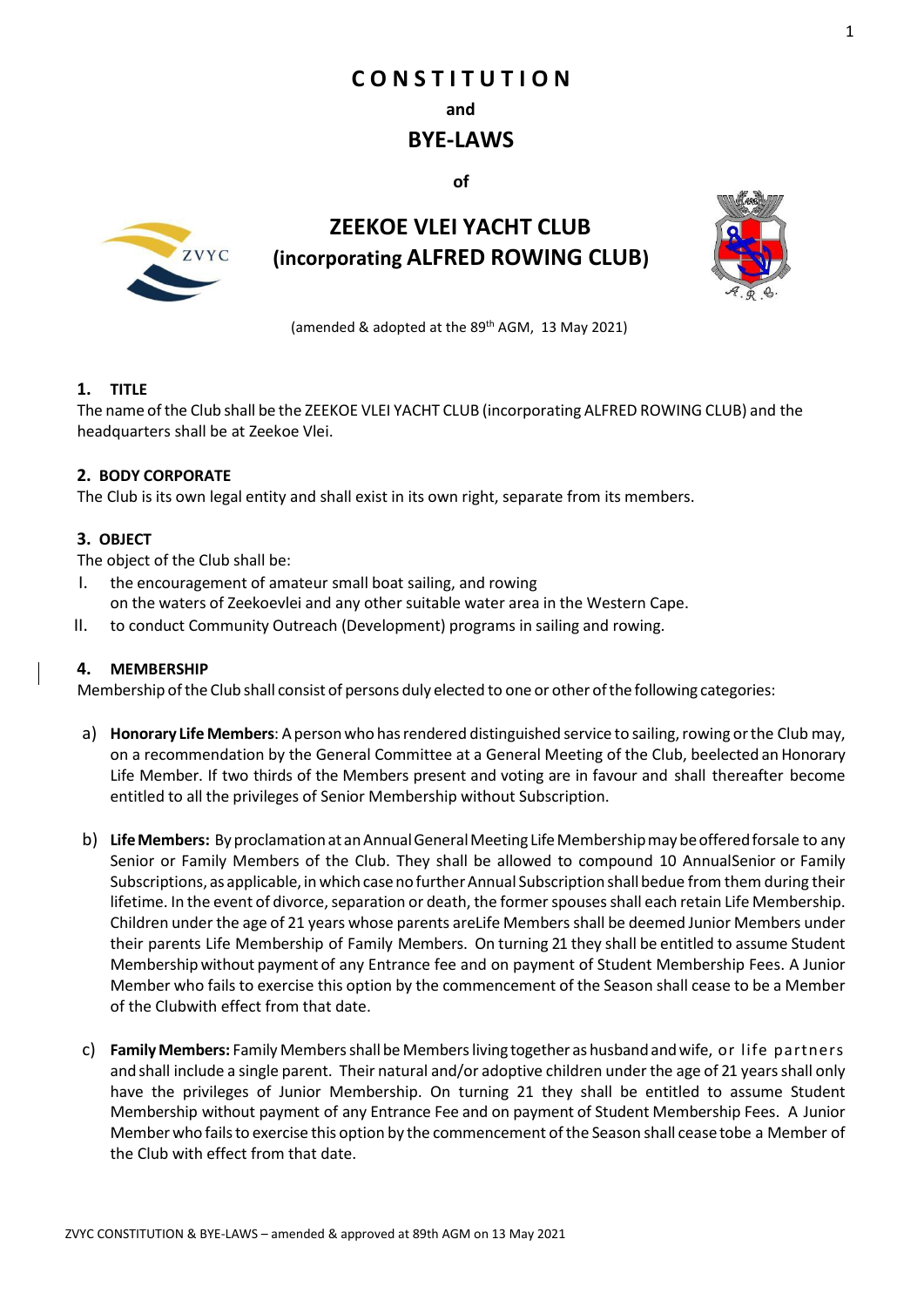- d) **Senior Members:** A Senior Member shall be a person over the age of 25 years.
- e) **Intermediate Senior Members:** An Intermediate Senior Membershall be a person who is over the age of 21 years but under the age of 25 years. Such a person shall cease to be eligible for Intermediate Senior Membership at the commencement of the Season following their 25<sup>th</sup> birthday but shall be entitled to assume the status of Senior Member without the payment of any Entrance Fee and on payment of Senior Membership Fees. An Intermediate Senior Member who fails to exercise this option by the commencement of the Season shall submit a letter of resignation by that date, failing which, they shall be in default. If such a Member is a bona fide full-time student under the age of 25, he or she may, on presentation of documents to prove this, apply to pay Student Membership rates.
- f) **Student Members:** A Student Member shall be a person over the age of 18 years and under the ageof 21 years, but may at the discretion of the General Committee, be a person over the age of 21 years who is recognised by the Committee as being a bona fide fulltime student under the age of 25. Such a person shall cease to be eligible for Student Membership at the commencement of theSeason following his or her 21st birthday, or upon ceasing to be a full-time student, whichevershallbe the latest; but shall thereupon, on payment of the appropriate Subscription, be entitled to assume the status of Intermediate Senior Member or Senior Member without the payment of anyEntrance Fee. A Student Member who fails to exercise this option by the commencement of the Season shall submit a letter of resignation by that date, failing which, they shall be in default.
- g) **Associate Members:** Saving all existing Associate Members as at 1 May 2012 this category of membership will fall away (replaced by Concessionary Membership). An Associate Member, whosecircumstances change and no longer qualifies shall be obliged to transfer back to the appropriatemembership class. Associate Member definition:
	- has had a long 20 years or more association with the Club; but
	- is no longer able (usually arising from, but not limited to, illness or age to visit the Club regularly nor participate in its activities on and off the water; and who yet
	- wishes to maintain an association with the Club.
- h) **Concessionary Members:** Any person over 60 years of age who has been a member of the club forthe preceding 3 years and who is no longer actively sailing or rowing and is only using the club facilities very occasionally may apply to the Committee to have their membership category changed to this level of membership. Any person over 60 yearsof agewhohasnot previously been amemberof the club may apply to this category of membership by providing proof of 5 years of membershipof another recognised yacht or aquatic sports club.
- i) **Schools' Membership**: All Schools that have a permanent sporting presence at the Club, will be entitled to voting rights, one each for their Head of Sport and Master-in-Charge of the relevant sportcode at the AGM and SGM on behalf of their School.

This category of Membership to be applied to school groups. It will be ratified by an agreement signed between the representative of the school and a Flag Officer to enable the Junior Members of that school, their coaches and a representative of the school to have individual Membership, whichwill be paid for on one invoice.

# **ALL MEMBERS INTHE ABOVE CATEGORIESWITHTHE EXCEPTIONOF JUNIORFAMILYMEMBERS SHALL BE TERMED 'VOTING MEMBERS'.**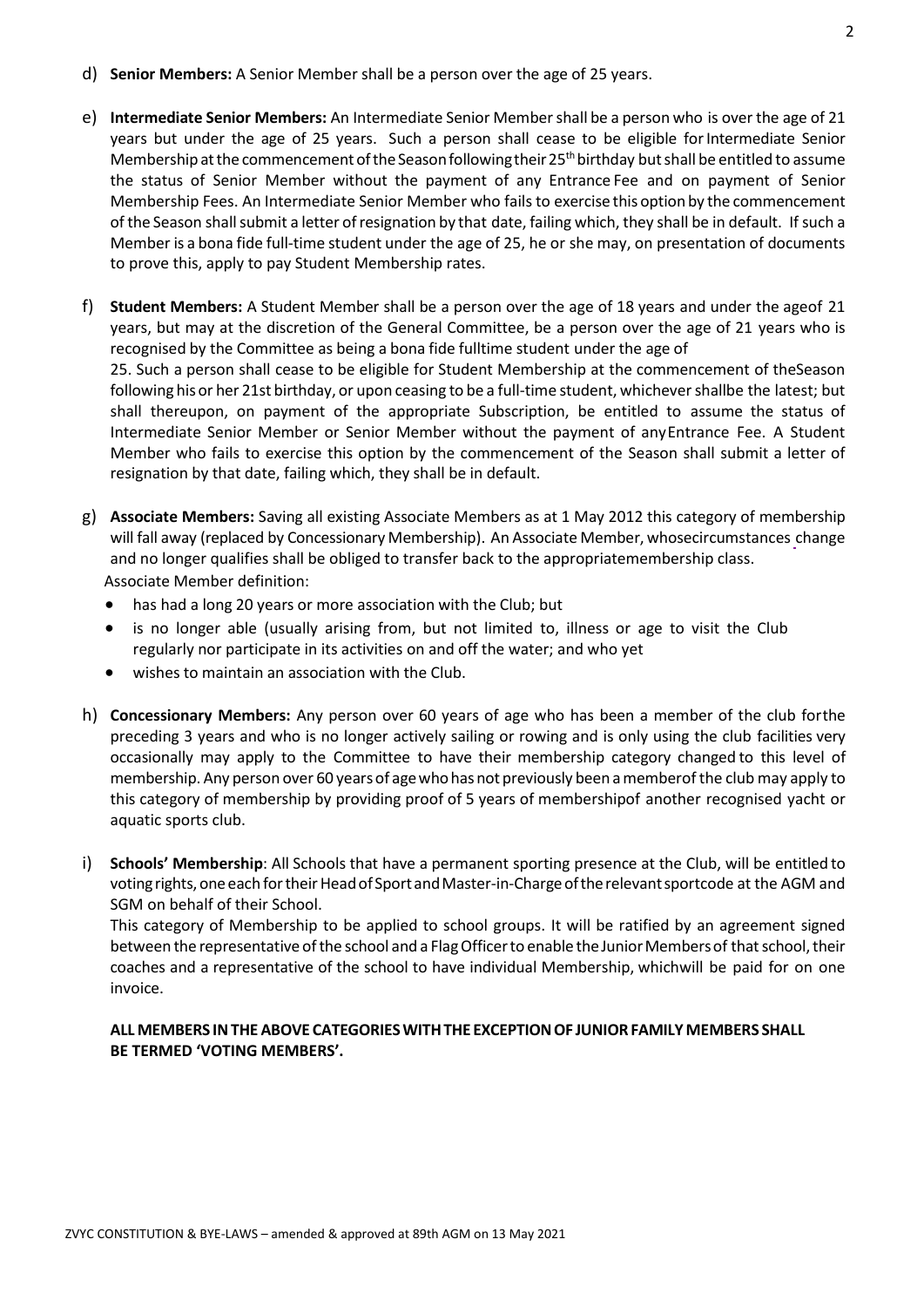- j) **Probationary Members:** New Members who have applied for membership in whatever category they have chosen by completing the Membership Application form but who have not been able toobtain all of the required signatures but shall have paid such entrance fees and subscriptions asshall be prescribed and due, provided that such members shall not be eligible to vote at General Meetings of members orto propose or second new members. Full membership may be consideredby the Committee once the necessary signatures have been obtained or 12 months after the Probationary Membership has been approved. The period of probationary membership shall be taken as full membership, should such membership have been approved by the Committee.
- k) **Absentee Members:** An Absentee Member shall be a person normally resident more than 80 kilometres from the Club House who has been elected as such or, if already a Club Member, accepted as such by the General Committee.
- l) **Junior Members:** AJuniorMembershall be a person overthe age of 7 years andunderthe ageof18years (or a person under the age of 21 years as defined in Category (b) and (c) - Life Members andFamily Members). Such a person shall cease to be eligible for Junior Membership at the commencement of the Season following their 18th birthday (or at their 21<sup>st</sup> birthday as defined in Category (b) and (c) - Life Members and Family Members); but shall thereupon, on payment of the appropriate Subscription, be entitled to assume the status of Student Member without the payment of any Entrance Fee. A Junior Member who fails to exercise this option by the commencement of the Season shall submit a letter of resignation by that date, failing which, they shall be in default.
- m) **Honorary Members:** An Honorary Member shall be a person who participates in Club competitionsor by virtue of the position he holdsis elected assuch by the unanimous vote of those present at ameeting of the General Committee. Notice of such election and the duration of the period for which Honorary Membership has been awarded shall be posted on the Club notice board forthwith.
- n) **Visiting Members:** Any person temporarily resident in the Cape Peninsula may be proposed by two Senior Members as a "Visiting Member" of the Club for a period of one month by the entry of his or her proposers in a book kept for that purpose. If one member of the General Committee therefore countersigns such proposal, the person shall become a Visiting Member. The period may be extended on application to the General Committee without anew proposal. The Member proposing such Visiting Member shall be liable for any debts incurredby the latter to the Club.
- o) **Reciprocity Member:** A Reciprocity Member shall be a Member who is not resident within 80kms ofthe Club House and is in good standing of any sailing or rowing club with which reciprocal arrangements are in force. Reciprocity members shall enjoy such of the facilities of the Club as theGeneral Committee determine but shall not be considered as Voting Members nor serve on any sub-committee.
- p) **Temporary Family Membership:** A Member shall be a person over 21 years of age who does not participate in sailing, rowing or model yacht racing, and has a member of their immediate family who is a Member under another category. This Membership is available during any Season until theend of that Season. It is not renewable and does not carry any voting rights.
- q) **Day Members:** Day Members shall be persons not necessarily known to a Member of the Club, whovisit the Club and utilise its facilities on a daily basis, such a person may, subject to the payment of afee determined by a General Meeting, the completion of an admission form and on exhibiting goodreason for wishing to utilise the Club facilities, enjoy Day Member status. Use of this facility may not exceed 6 visits during any one year and groups of no more than 12 persons at a time will be permitted. Right of admission will be reserved.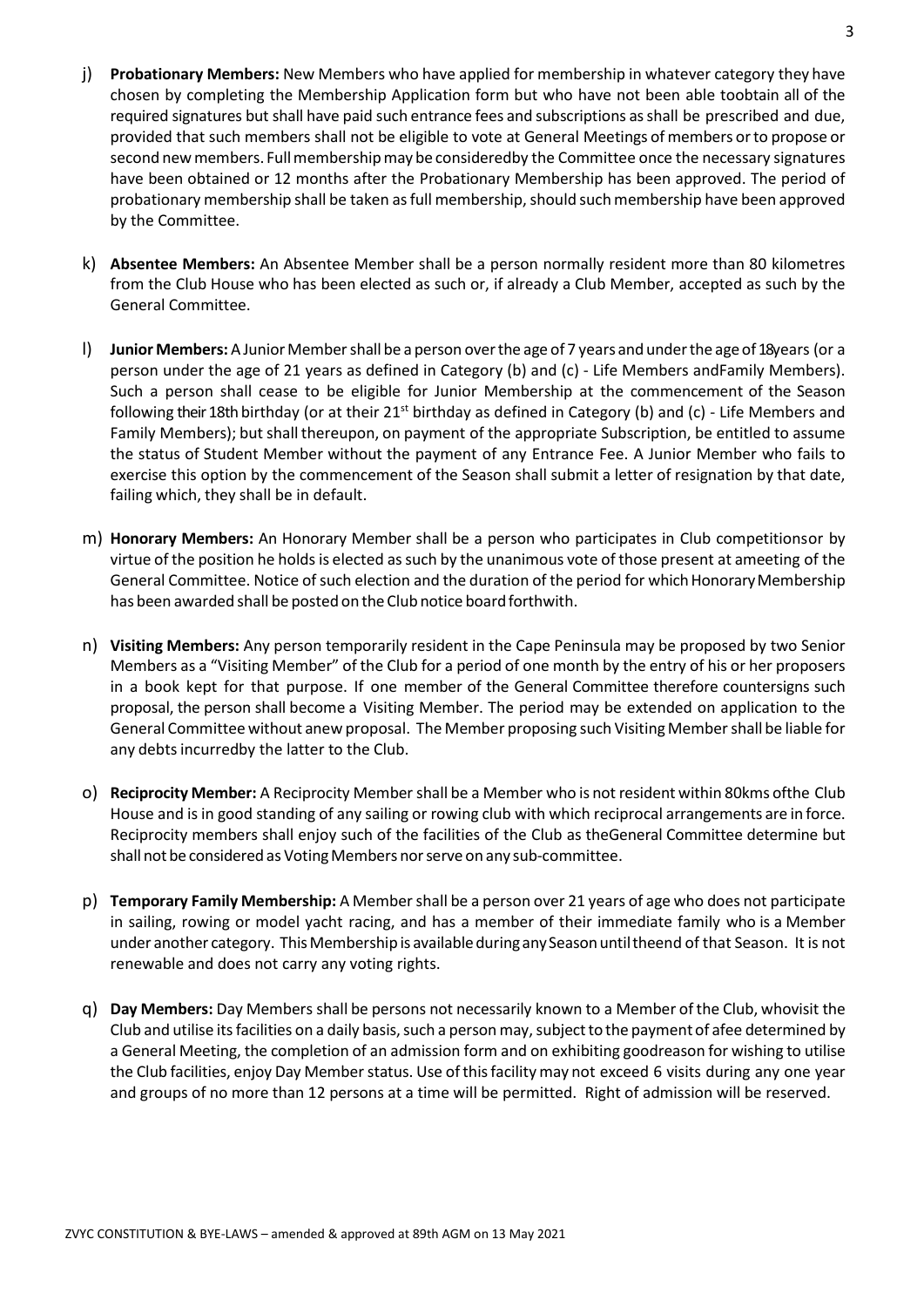r) **Social Membership:** Applicable to Family and Senior members only. Social members may not be allowed to partake in any water sport activities from the Club premises or water sporting events orstore any watercraft or boating equipment on the Club's premises and will not be allowed to use the sailing or rowing facilities of the Club. They will be entitled to preferential Club hire rates for theirown immediate family events. A Social member may not vote at any club meeting or hold office onany committees. Membership shall be limited to fifty (50) only.

In cases in which an age limitation is placed on a category of Membership, the age of a Member shall bedeemed to be his or her age at the commencement of the Season. The Season shall be deemed to commence on  $1<sup>st</sup>$ August each year.

### **5. NOMINATION AND ELECTION OF CANDIDATES TO MEMBERSHIP**

Except where otherwise provided in this Constitution, candidates for Membership (or "candidate") shall be nominated as follows:

Every candidate shall be proposed by two voting Members who have been full Membersfor at least oneyear and to whom the candidate must personally be known.

A Member may propose only five candidates for Membership in any calendar year. For this purpose, a candidate shall include all the Members of one family who apply for Membership at the same time, provided that the General Committee shall have the power to reduce these periodsin special cases.

The full name of every candidate, together with such further details as may from time to time be prescribed by the General Committee, must be entered on an Application Form for Membership, which may be in electronic form, together with the electronic or physical signatures of the proposers. The Application Form for Membership, duly completed, shall be sent to the Manager/Secretary of the Club who will

a) post the name of the candidate in the next newsletter and b) forward it to the General Committee by e-mail.

The General Committee elects or rejects the candidate with a simple majority, by e-mail or at its next meeting. Following the election, the Manager/Secretary will issue an invoice covering Entrance Fee, if any, and Subscription. (A previous Member of the Club who was in good standing at the time of his or her resignation may be accepted without payment of any Entrance Fee on re-joining). Upon payment of Entrance Fee, if any, and Subscription, the candidate is a member of the club.

Members aware of any circumstances rendering the admission of a candidate undesirable should communicate personally or by electronic mail with the Commodore or another member of the General Committee as soon as possible after the application was published. Any such communication will be treated as strictly confidential.

The General Committee may cancel the Membership of any Member within six calendar months of the date of election and such ex-Member shall not have the right to make any appeal whatsoever nor to demand the reasons for such cancellation of Membership, but the Subscription and Entrance Fee, if any, shall be refunded in full.

#### **6. RESIGNATIONS**

Resignations must be submitted to the Manager/Secretary of the Club in writing. A Member who fails tonotify the Manager/Secretary before the opening of the Season of his or her intention to resign shall be liable for the Subscription for the current year.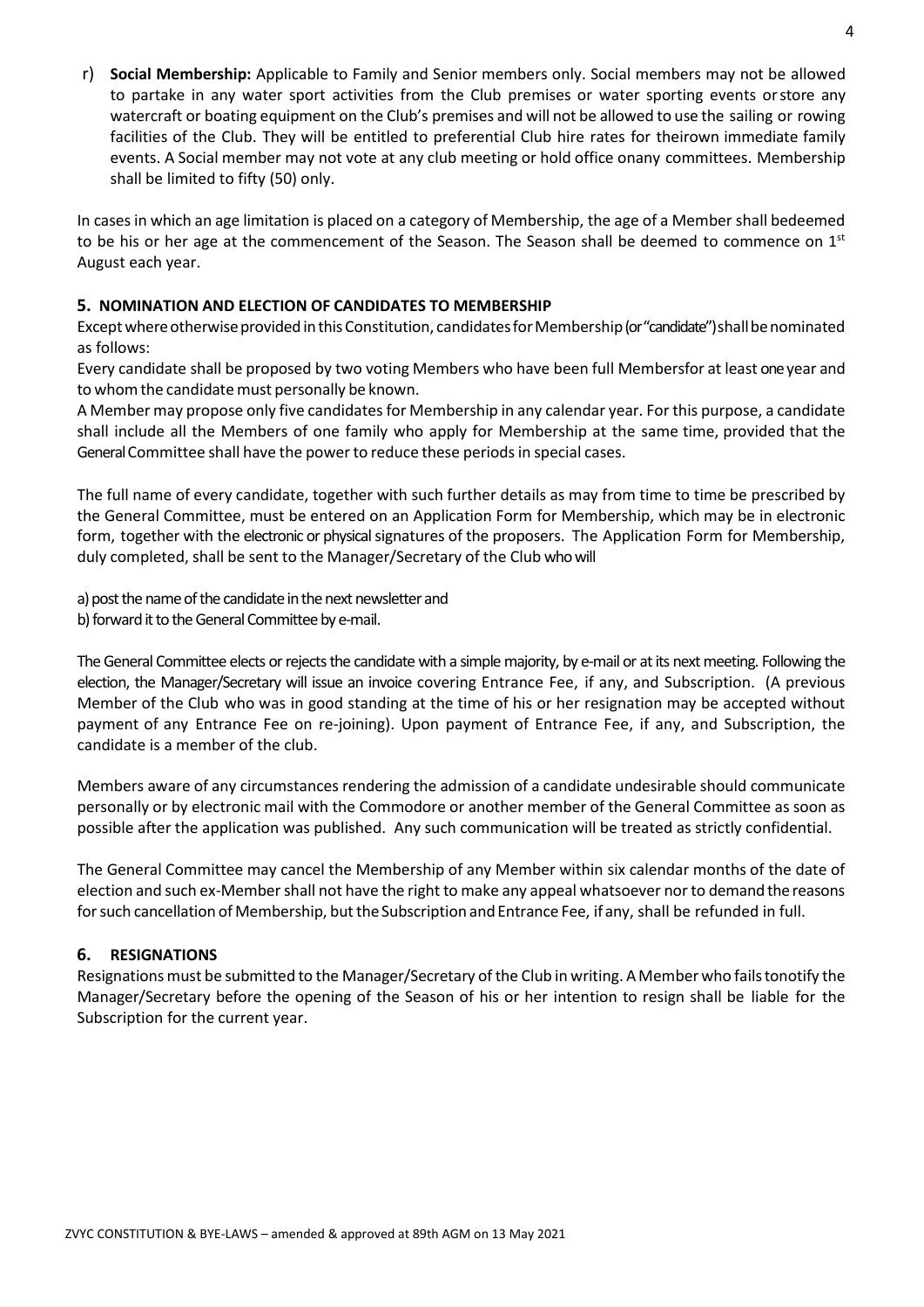### **7. ENTRANCE FEE AND SUBSCRIPTIONS**

All persons on joining the Club, except for members of other Clubs enjoying reciprocity terms by virtue of which Entrance Fees are mutually waived, and previous Members of the Club who were ingood standing at the time of their resignation, shall be liable for an Entrance Fee on election. The General Committee may, at its discretion, waive the Entrance Fee for new Members for a specified duration.

Annual Subscriptions and Association Levies which have to be collected by the Club as determined by these Associations, shall be due and payable thirty days after invoices to this effect have been sent to Members.

Entrance Fees and Subscriptions shall be determined from time to time by a simplemajority of the Voting Members present at a General Meeting.

Any person who becomes a Member of the Club after the 1<sup>st</sup> December in any year shall be liable for prorata Annual Subscription for the balance of the Subscription year. The Subscription year shall be from the 1<sup>st</sup> of June to the  $31<sup>st</sup>$  May of the following year.

Any Member of another category changing their category of Membership shall have his or her Subscription rate adjusted and shall be refunded with or liable for, an amount equal to as many twelfthsof the difference in the respective Annual Subscription rates asthere are completemonthstothe end ofthe Club's Subscription year.

#### **8. NON-PAYMENT OF SUBSCRIPTION**

If any member has not paid his or her Subscription within three months of due date, the nameof such Member shall be posted on the Club Notice Board and removed from the list of Members which shall at all times be kept posted in the Club House.

Such defaulting Member shall automatically cease to be a Member of the Club unless and until he or sheshall have furnished a satisfactory explanation to the General Committee which may thereafter, uponpayment by him or her of all arrears, reinstate him or her as a Member.

#### **9. RIGHTS IN THE PROPERTY OR ANY OTHER ASSETS**

Members and officer bearers shall not have rights or access to any of the Club's assets or funds whendisposed of or liquidated except as reasonable compensation for services rendered. The General Committee only has power to access assetsit needsin order to promote the Club's objectives(Clause 3of the Constitution). The Club may not allocate or dispose of its funds, assets or property to its members or office bearers.The only time it can do this is when it pays for work that a member or office bearer has done for the Club. The payment must be a reasonable amount forthe work that has been done and must be marketrelated.

#### **10. GOVERNANCE**

- 10.1 **A Management Committee**, known as the **General Committee**, will manage the Club. The **General Committee** consists of the following office bearers, namely:
	- **Commodore**
	- Vice Commodore
	- Treasurer
	- Rear Commodore Rowing
	- Rear Commodore Sailing
	- Committee Members in charge of
		- o Safety
		- o Outreach and Community development
		- o House and Grounds
		- o Entertainment
		- o Junior matters and training

The committee shall consist of no more than ten members who are elected for a period of one year or until the next Annual General Meeting, whichever is longer. No member of the General Committee shall hold more than two offices.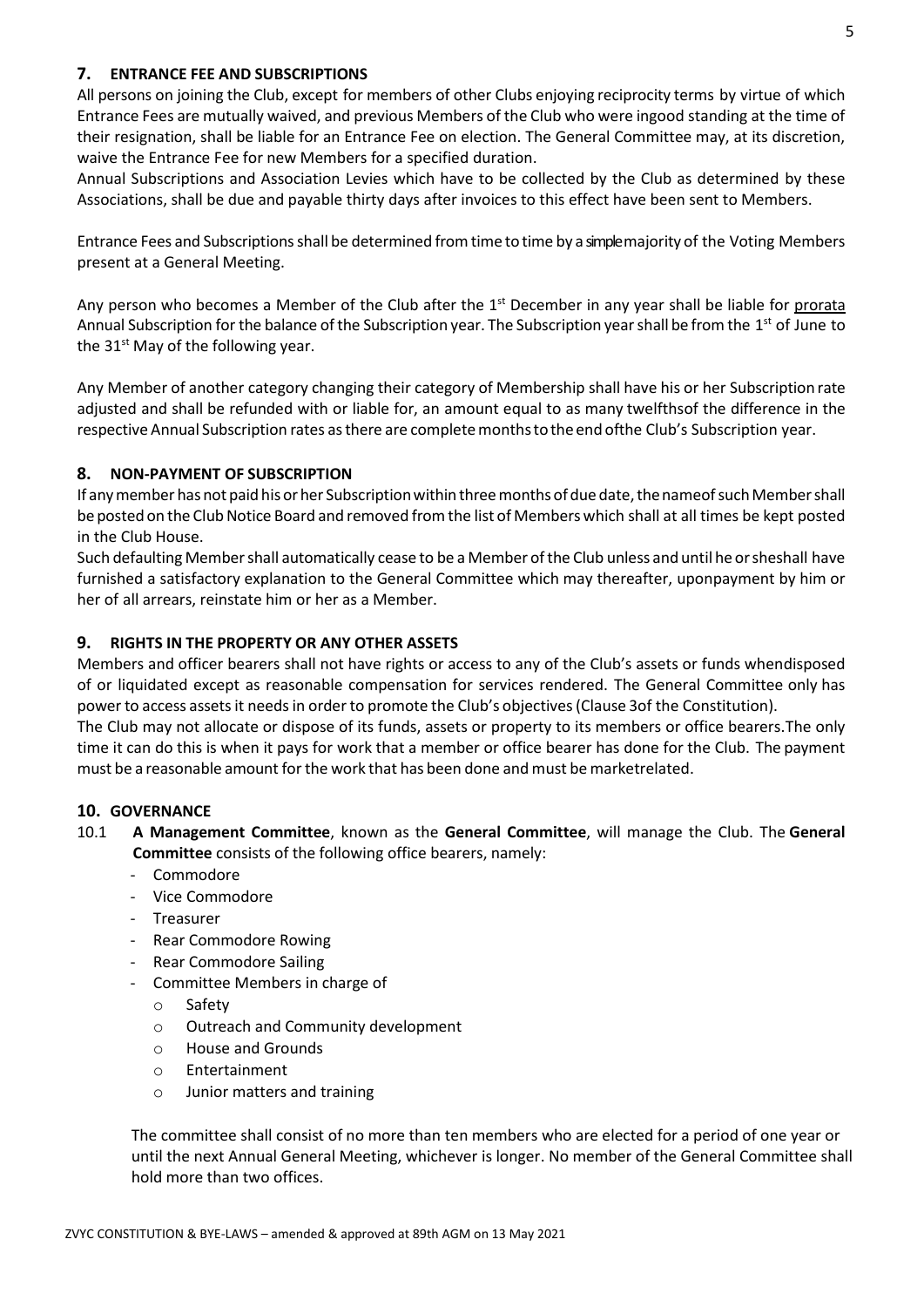- 10.2 The Rear Commodore Sailing and the Rear Commodore Rowing may form Sailing and Rowing Sub Committees respectively, as they deem fit. If none of the 4 (four) Flag Officers elected to serve onthe General Committee have served as Flag Officers on the retiring Committee, then the retiring Commodore shall serve on the new General Committee as an additional member for one year. Should the Membership of any discipline fall below 10 (ten) Voting Members as calculated on thelast day of the financial year prior to the Annual General Meeting, the said discipline shall no longer be entitled to representation on the General Committee or the status of Rear Commodore of that discipline. They shall though, upon reasonable notification, be permitted to address theGeneral Committee Meeting as required. The number of Flag Officers shall be reduced accordingly. New water sport disciplines can be formed at the club. Disciplines will gain Rear Commodore status as of the Annual General Meeting after their number of Members has reached 10 (ten) Voting Members by the end of the financial year prior to that Annual General Meeting.
- 10.3 If required by the Commodore, Vice Commodore or a third of its members, the General Committee shall meet at least once every month and any member, who hasfailed to attend three consecutive meetings, not having received leave of absence, shall furnish a reasonable explanation or vacate his/her office. Three shall form a quorum at any General Committee meeting. Any decision shall be made by majority vote. Unless at least three committee members object, the Commodore can call committee meetings by means of video conference, using tools that are accessible without costs to participants, other than their own connectivity costs.
- 10.4 Any member of the General Committee having a personal interest in any contract or financial dealing of the Club shall disclose such interest, and shall be precluded from voting on this matter. Should any such Member not disclose his or her interest he or she shall be deemed guilty of improper conduct.
- 10.5 Should any Office except that of the Commodore become vacant, the remaining members of the General Committee may fill the vacant Office(s) by means of co-opting a Voting Member to the General Committee, and may appoint either an existing member of the General Committee or the newly coopted member of the General Committee to the vacant Office(s). Should the office of Commodore become vacant, the Vice Commodore will succeed him for the remainder of his term and the position of the Vice Commodore be vacant for this period. Should both offices of Commodore and Vice Commodore be vacant, a Special General Meeting to be called at the earliest opportunity to fill the offices.

# 10.6 Duties and Powers of the General Committee The General Committee may take on the power and authority it believes it needs to be able to achieve the objectives of the Club including:

- 10.6.1 appoint a Manager/Secretary and such staff as required for the efficient running of theClub, and determine their remuneration and duties;
- 10.6.2 ensure that proper books of account and a register of Members are kept;
- 10.6.3 save for the position of Commodore and Vice Commodore, fill any vacancy that may occur in its body during its year of office;
- 10.6.4 have full power to transact all business of the Club which does not specifically, under this Constitution, require the sanction of a General Meeting, and to deal with any condition or circumstance arising for which specific provision is not provided in this Constitution;
- 10.6.5 have the power to make, amend and rescind Bye-Laws for the conduct of the Club provided such Bye-Laws are not in conflict with this Constitution. A copy of all such Bye-Laws shall be posted in the Club House for the information of Members;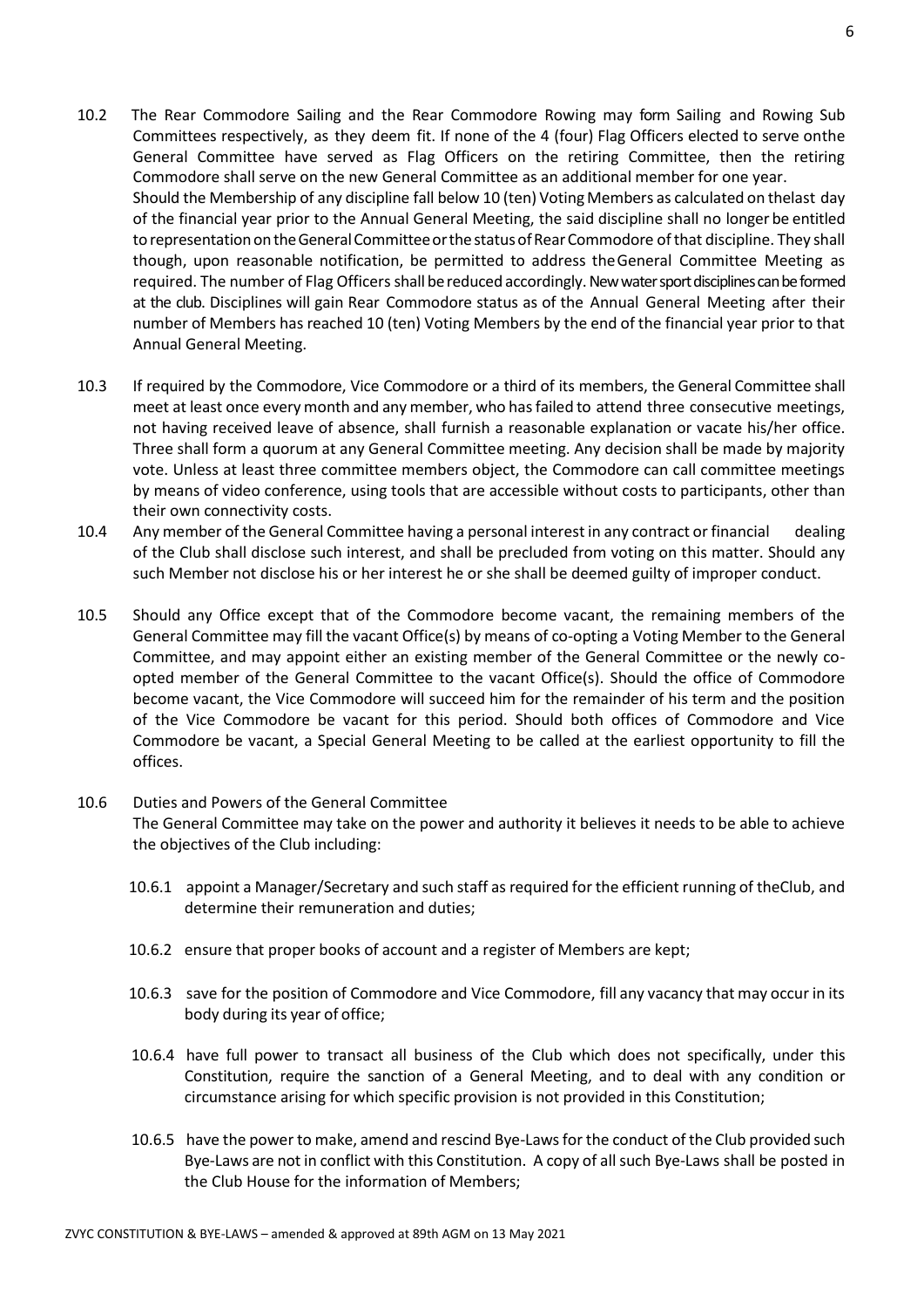10.6.6 at its discretion, enter into reciprocal arrangements with any water sport club;

10.6.7 to grant discounts of up to 90% (ninety percent) of approved annual subscriptions to members of financially disadvantaged communities – such discounts can only be given tomembers in categories Family, Intermediate Senior, Student and Junior and they shall betermed "non-voting members" to be reviewed yearly, the number of beneficiaries of such discounts not to exceed 10% (ten percent) of the total members of the Club

#### **11 FLAG OFFICERS**

The Flag Officers of the Club shall be the following office-bearers:

- The Commodore
- The Vice-Commodore
- The Rear-Commodore Sailing
- The Rear-Commodore Rowing

Only those who have been Voting Members ofthe Club for atleast one Season shall be eligible forthe post of Rear-Commodore. The Commodore shall have served on the General Committee for at least two seasons, the Vice-Commodore for one, prior to election.

#### **12 JUNIORS' REPRESENTATIVE**

The Juniors Representative shall be a Voting Member.

#### **13 GENERAL MEETINGS**

#### a) **Annual General Meeting**

The Club's accounts shall be closed annually on the last day of February and the Annual GeneralMeeting of the Club shall be held if possible, by  $15<sup>th</sup>$  of May but not later than 31st May of any year. The General Committee elected at the Annual General Meeting shall take office on the day following the Annual General Meeting.

The Business of the Annual General Meeting shall be as follows:

- Confirmation of Minutes.
- Presentation of the Audited Financial Statements of the Club.
- Presentation of the Annual Reports.
- Adoption of any changes to the Constitution. These changes shall come into force immediately.
- Election of President, Patron-in-Chief, Patrons and Honorary Life Members (if any)
- Election of Flag Officers, additional members of the GeneralCommittee and Junior Representative.
- General business
- b) Nominations for the offices of President, Flag Officers, members of the General Committee and Juniors' Representative should be in writing, which could be by electronic mail, unless the meeting is held by video conference. Every nominee shall be proposed by a Voting Member and shall signify their acceptance. Nominations shall be called for prior to an election at a General Meeting and nominations shall be handed to the Manager/Secretary at or before that time.

#### c) **Special General Meetings**

The General Committee may, or upon a requisition signed by no less than 12 (twelve) Voting Members, call a Special General Meeting of the Club. Any such requisition shallstate the business for which a meeting is desired.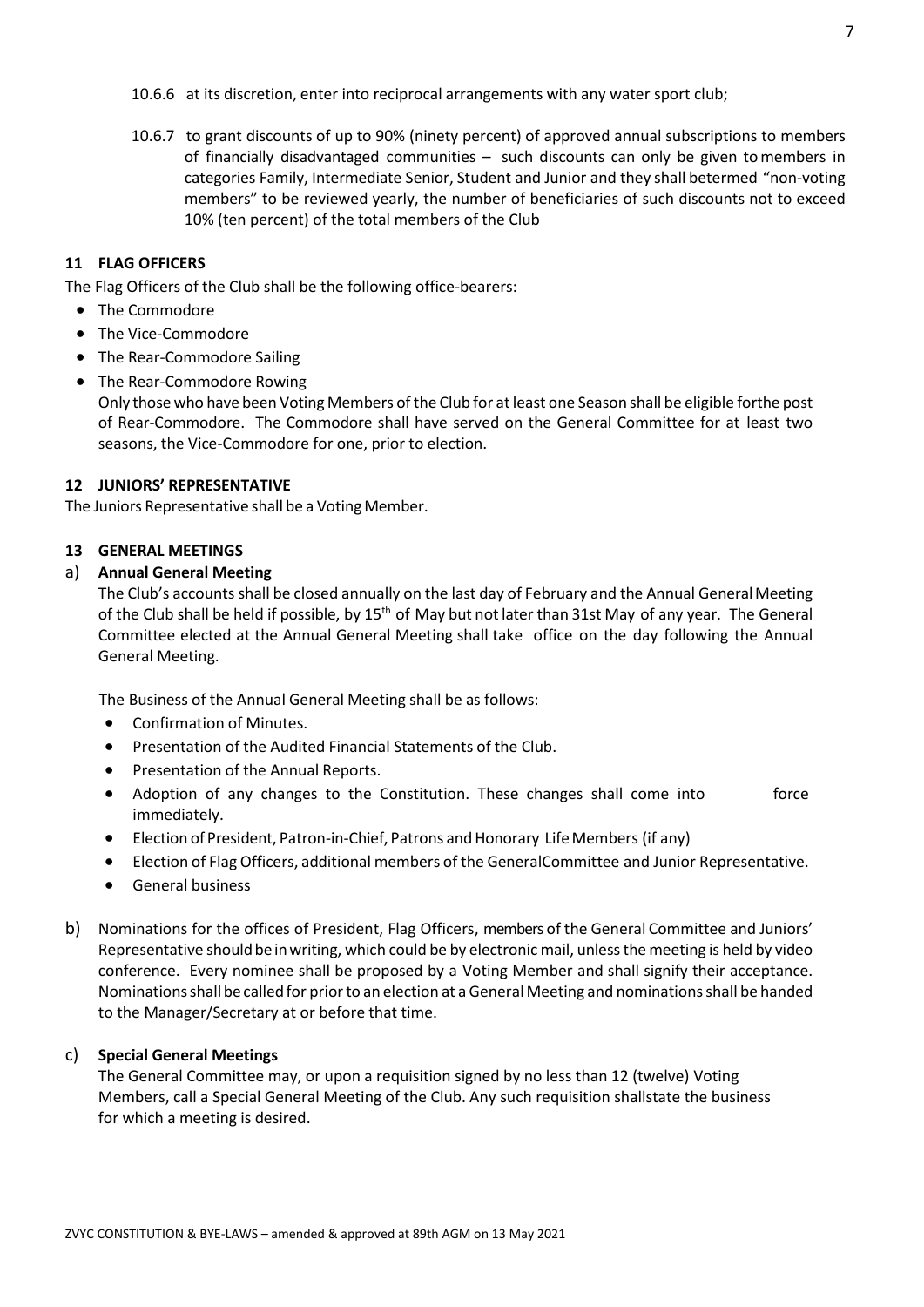- d) Not less than 14 days prior to any General Meeting of the Club, a Notice shall be posted atthe Headquarters of the Club and be sent to the last-known address by regular or electronic mail of each Voting Member. Such notice and circular shall state the business for which such meeting is called, and any decisions and resolutions shall be confined to the scope thereof.
- e) A Quorum at any Annual General Meeting or Special General Meeting shall be 25 (twenty-five) Voting Members. Minutes, signed by the Commodore, shall be kept of all General Meetings and of all General Committee Meetings of the Club.
- f) The General Committee can decide to hold General Meetings by means of video conference, using tools that are available at no costs to members (other than their own internet connections costs.

#### **14 CHAIRMAN AT MEETINGS**

In the absence of the President, the senior Flag Officer present shall preside at any General Meeting. Should none of the aforementioned office-bearers be present the Meeting shall initially be opened and chaired by the oldest member present in age, with the sole purpose of electing a Chairman of the meeting. The Chairman shall have in addition to a deliberative, a casting vote in the event of equality of voting.

#### **15 INTERPRETATION**

If any question or dispute should arise at any meeting of the Club as to the interpretation or meaning of the rules, the Chairman of such meeting shall give a ruling.

Any Voting Member present may object to such ruling whereupon it shall immediately be put to thevote for final decision.

#### **16 VOTING**

Voting Members, as defined in Clause 4, only shall be entitled to vote at any General Meeting of theClub. Voting shall be by show of hands unless any Voting Members request that the vote shall be taken by means of a ballot. Except where otherwise in these rules specially provided, a decision orresolution of a General Meeting shall be by a majority.

#### **17 MOTIONS**

Any motion put at any General Meeting of the Club shall be proposed by a Voting Member and seconded by another.

#### **18 ALTERATIONS TO CONSTITUTION**

No alteration to, addition to or deletion from this Constitution shall be allowed except by amajority of not less than two-thirds of the Voting Members present at a General Meeting. These changes to the Constitution shall come into force immediately.

No resolution involving any alteration to, addition to or deletion from this Constitution shall be put to a General Meeting unless notice thereof shall have been posted in the Headquarters of the Clubfor a period of not less than 14 days immediately prior to such General Meeting.

#### **19 FINANCIAL YEAR**

The financial year of the Club ends on the last day of February each year. Any change in the financialyear end must be approved by the General Committee.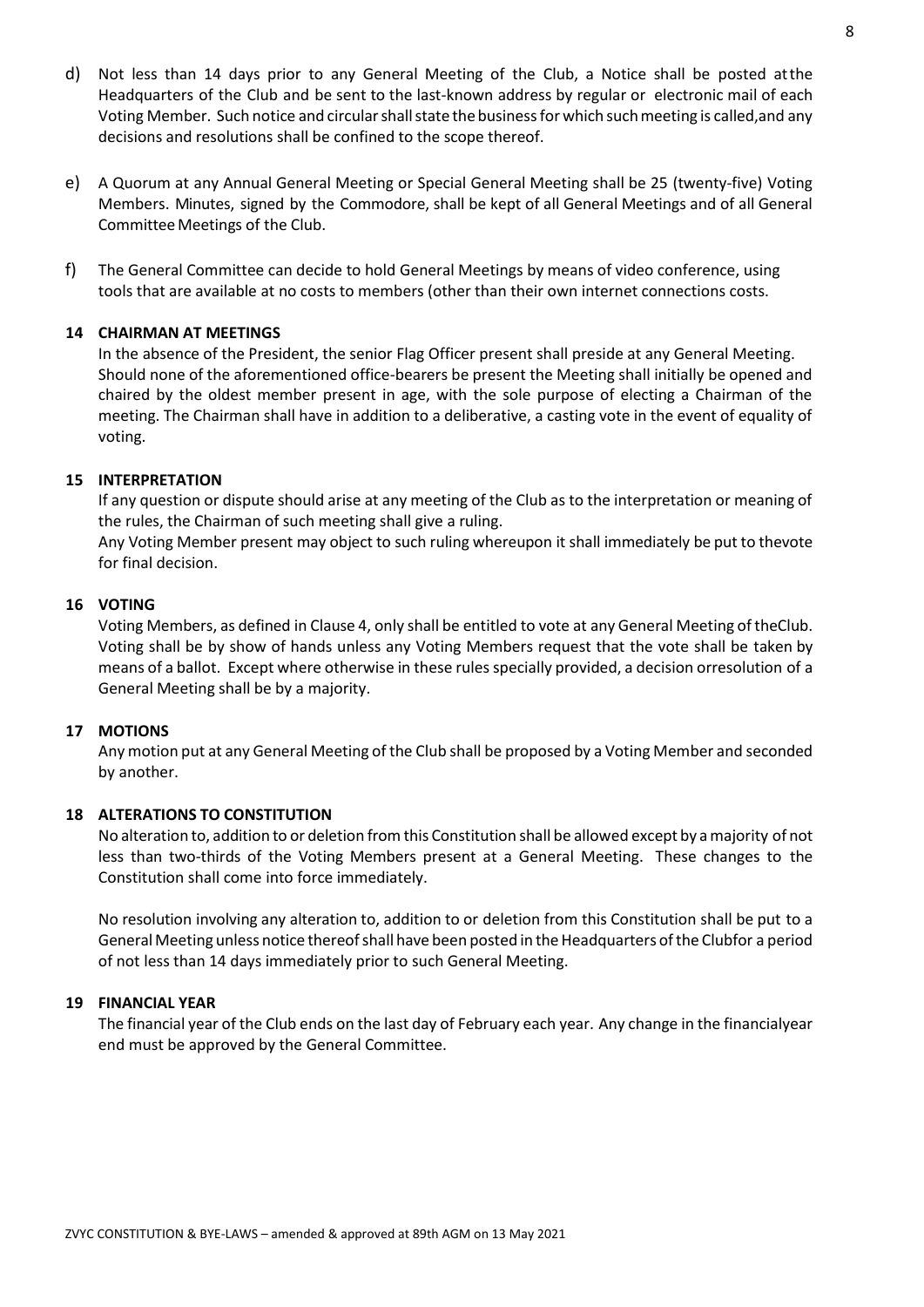#### **20 BANK ACCOUNT AND SIGNATORIES OF THE CLUB.**

Monies received on behalf of the Club shall be placed to the credit of the Club at its Bank or in anySavings Account, in the name of the Club, as the General Committee may from time to time direct.All electronic payments against the Club's Banking Account aforesaid shall be authorised by any 2(two) of the following: a Flag Officer, the Treasurer, the Manager/Secretary or the Accounts Manager.

Legally binding correspondence and contracts with third parties shall be signed by any two of the following: Commodore, Vice Commodore or Treasurer.

#### **21 AUDIT**

The General Committee shall appoint an independent registered accounting officer to audit the Annual Financial Statements of theClub. Such accounting officer shall not be an employee of the Club or a member of the General Committee.

#### **22 IMMOVABLE PROPERTY**

The Club shall also have power to acquire, own and dispose of immovable property. The management and control of such property shall be entirely in the hands of the General Committeeprovided that no sale, purchase or mortgage of any such property shall bemade withoutthe consent of two-thirds of the Voting Members present at a General Meeting.

The Club shall have power to borrow money under security of property, immovable and movable,and to authorise the execution of such mortgage bonds as may be necessary to affect this purpose.

#### **23 LEGAL PROCEEDINGS**

The Club is its own separate legal entity. The Commodore for the time being shall, when authorisedto do so by the General Committee, take or defend any legal proceedings for and on behalf of theClub. Service of any process upon the Commodore shall be deemed to be service upon the Club.

#### **24 DAMAGE TO CLUB PROPERTY**

A Member shall be liable to make good any damage done to Club property, whether the Memberdoes such damage personally or any one or more of his or her guests.

#### **25 CLUB LIABILITY**

The Club shall not be liable for any property lost, stolen, damaged or mislaid on Club premises norshall the Club be responsible for bodily injury to any person upon the Club premises.

#### **26 TROPHIES**

Their winners may retain floating trophies after presentation provided that a written guarantee toreturn the trophy or trophies on request is sent to the Manager/Secretary and the approval of theGeneral Committee is obtained.

A record of all trophies shall be kept by the Manager/Secretary in a book kept for that purpose and areceipt shall be obtained for all trophies taken and a receipt given on return.

Only Club Members shall be eligible to win Club Championship trophies.

#### **27 IMPROPER CONDUCT**

- 27.1 Should any member be considered, in the opinion of the General Committee, to have been party to unbecoming conduct, or prejudicial to the interestsand reputation of the Club, whether within the Club precincts or outside them, the majority of Flag Officers (who need not meet in person) shall have the power to call upon such member in writing by regular or electronic mail through the Manager/Secretary to appear before aDisciplinary Committee.
- 27.2 A Disciplinary Committee shall consist of 3 (three) senior members nominated by the FlagOfficers. The Chairperson of the Disciplinary Committee shall be chosen from amongst these nominated Members.
- 27.3 The Disciplinary Committee shall have the power to inquire into and decide on chargesagainst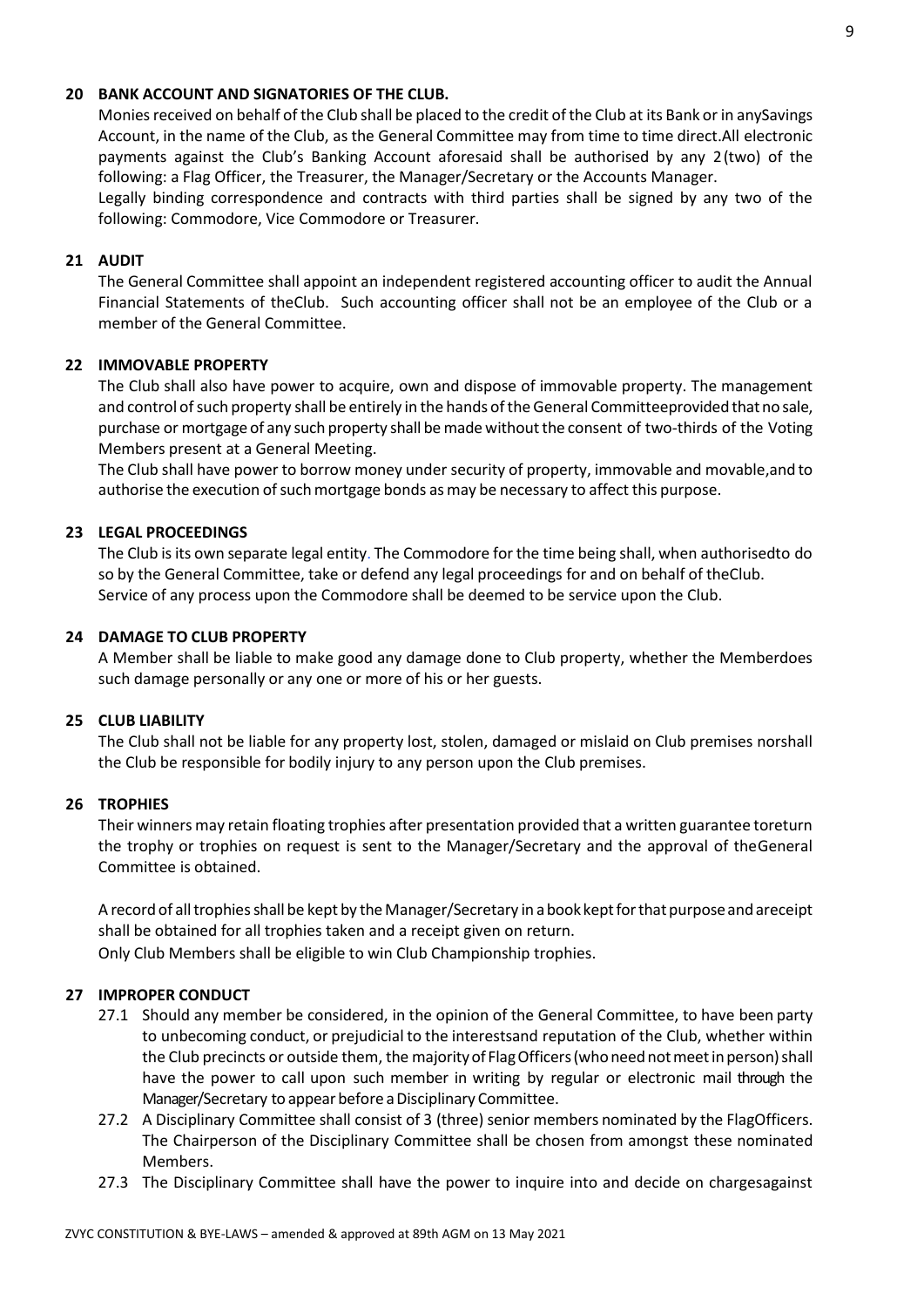members and to impose any such penalty such as they deem appropriate, on Members who have duly been found guilty. A penalty may be a combination of the following except that expulsion may not be combined with any penalty.

- 27.3.1 A reprimand;
- 27.3.2 A fine of up to a maximum of twice the annual membership of a Senior Member;
- 27.3.3 Service to the club of up to 100 hours; Suspension of club privileges of up to one calendar year;
- 27.3.4 Expulsion.

The whole or a portion of a penalty may be suspended on condition that restitution is made to a member, employee or visitor, or another condition.

- 27.4 The power to summarily suspend a Member pending a hearing, subject to the said hearing as detailed in 28.1 taking place within ten days of the suspension, shall be vestedin the Disciplinary Committee. The period of ten daysshall be extended in the event thatthe hearing is postponed or delayed at the request of the member subject to the disciplinary hearing.
- 27.5 All recommendations of the Disciplinary Committee shall be subject to confirmation by the General Committee, the quorum of which shall be five (5) members as per Clause 10of the Club Constitution. The General Committee shall have the power to confirmor alterany such decision or order.
- 27.6 Any Member so penalised may appeal against the decision of the General Committee tothe Manager/Secretary within seven days of his/her notification of such decision,provided that he/she has acquired the signatures of 12 (twelve) Voting Members in accordance with Clause 14(c) to call a Special General Meeting. Upon receipt of such notice, the Manager/Secretary shall call a Special Meeting of the Club to consider such appeal and the decision of such meeting shall be final.
- 27.7 It shall not be incumbent upon the General Committee to state reasons for a penalty andno member shall have cause for action for alleged wrongful penalty.
- 27.8 Members shall not be entitled to legal representation at any disciplinary hearing or at theappeal. The Chairman of the Disciplinary Committee may in his/her sole discretion allowlegal representation or representation by another member.
- 27.9 The Disciplinary Committee may but is not obliged to appoint a pro forma prosecutor and/or legal advisor who need not be a member or members of the Club.
- 27.10 The findings and penalty of the Disciplinary Committee shall be published on the Club noticeboard for a period of at least one month, unless the Disciplinary Committee ordersotherwise.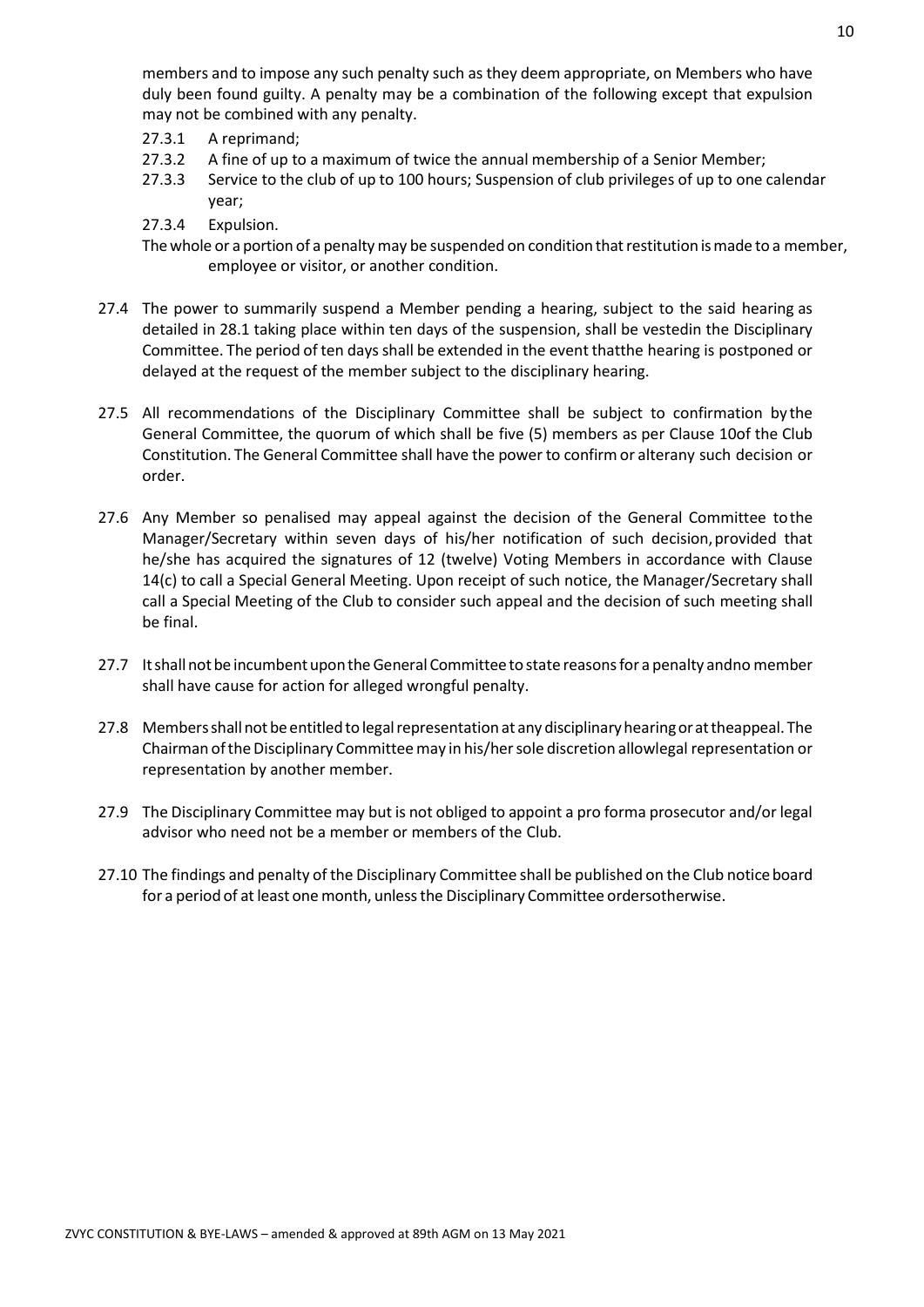#### **28 CLUB FLAGS & CLUB LOGO**

The Club Flag shall be a Burgee horizontally divided with upper half gold and lower half black. In thehoist an anchor white vertically dropped. The Commodore's Flag shall be the same asthe Club Flag but with the white anchor dropped at centre and shall be swallow-tailed; the Vice-Commodore's Flag shall be the same as the Commodore's Flag but shall bear one white disc against the hoist. The Rear Commodore's flag shall be the same as the Commodore's flag but shall bear two white discs, one above the other against the hoist.



The rowing Members shall in addition to flying the Club Flag shall be entitled to fly or display the flag or insignia of the ALFRED ROWING CLUB which is "Argent across gules." An anchor azure superimposed bendwise. Motto scroll: Res Non Verba" (St. Georges Cross on white background with blue anchor superimposed in the centre dropped from left to right - Motto: Res Non Verba). Theymay compete under the name "ALFRED'S".



The Club Logo shall be the one designed for the Club's  $75<sup>th</sup>$  Anniversary celebrations showing a stylized yellow pennant at the top and a stylized white one below and the letters ZVYC.



#### **29 RACING**

All sailing races shall be conducted in accordance with the rules of the World Sailing Federation, SouthAfrican Sailing (SAS) prescriptions thereto, the sailing instructions and the rules of the classes concerned. All rowing races shall be conducted in accordance with the rules of Rowing South Africa (ROWSA)Only Club Members or their guests may participate in races.

#### **30 ROWING EQUIPMENT LEVIES**

All Rowing Members may be required to pay an annual Development Levy as determined by the General Committee.

#### **31 FUNCTIONS ON CLUB PREMISES**

Members may obtain the use of the Club premises for functions after having received permissionfrom the General Committee or its nominee.

An adult member shall supervise entertainment for Junior and Student Members.

#### **32 GUESTS**

Members introducing guests shall insert their guests' names in the Visitors' Book immediately on arrival.

No person may be introduced as a guest more than 6 times during any one year.

If any guest sails in a Club race without his or her name having first been entered in the Visitors' Book, the boat in which he or she sails shall be disqualified.

No Member shall introduce anyone to the Club premises who has been posted as a defaulter interms of Clause 8.

No candidate for Membership who has been rejected in terms of Clause 5 of this Constitution, orwhosename has been posted and withdrawn, shall be introduced as a guest without the approval of the General Committee within a period of 12 months thereafter. No candidate who has been twicerejected shall be introduced as a guest thereafter.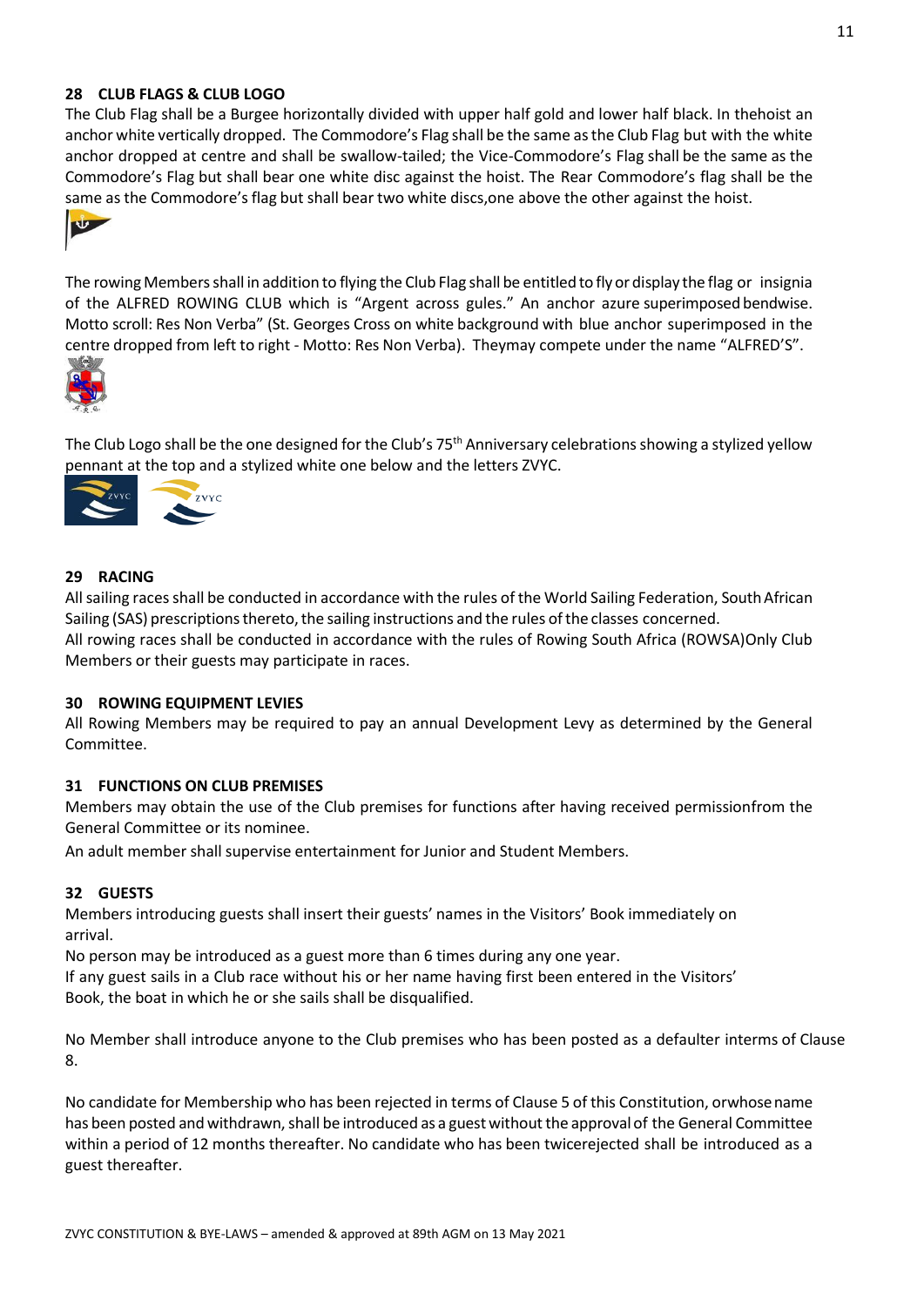#### **33 BOAT STORAGE**

The Manager/Secretary shall make allocations for open and covered boat parking as well as for trailer storage. These bays may not be sub-let by the tenants. Each boat and/or items shall be clearly marked and parked in the bay allocated to it. The General Committee may remove items thathave not been used for a considerable period and allocate them to another bay. Boats and trailersthat are parked in the boat storage for which the relevant fees have not been paidand that the General Committee considers to have been abandoned, shall be removed from the boat storage area to a holding area. The General Committee shall attemptto identify and notify theowners who will be requested to remove them. The General Committee will advertise these itemson the Club notice board for 6 months and will advertise in the newsletters and in the press 6 months prior to disposing of these items. If unclaimed, the General Committee shall have the rightto dispose of boats or other items after the expiration of the 6 months. Thereafter the owners will have no further claim against the Club.

#### **34 CONTINUED EXISTENCE**

The Club will continue to exist although the General Committee may be changed each year at a General Meeting. Club membership may grow or reduce each year in line with Clauses 4 & 5 above.

#### **35 DISSOLUTION OF CLUB**

- a) The Club may close down if at least two-thirds of the Voting Members and voting at a meetingconvened for the purposes of considering such matters, are in favour of closing down. The Clubshall be deemed to be dissolved if the membership falls below 25 (twenty-five).
- b) Any Assets remaining after all the Club's liabilities have been met must be transferred to another nonprofit organization having similar objectives.

#### **36 GENERAL**

- a) Only Members of the Club (including bona fide Reciprocity Members) shall be permitted to pay for accommodation therein or for liquor or refreshments supplied on the Club premises.
- b) No profit from the sale of liquor by the Club shall accrue to any individual, except under any written agreement approved by the appropriate Government Minister or a person acting underthe directions of such Minister.